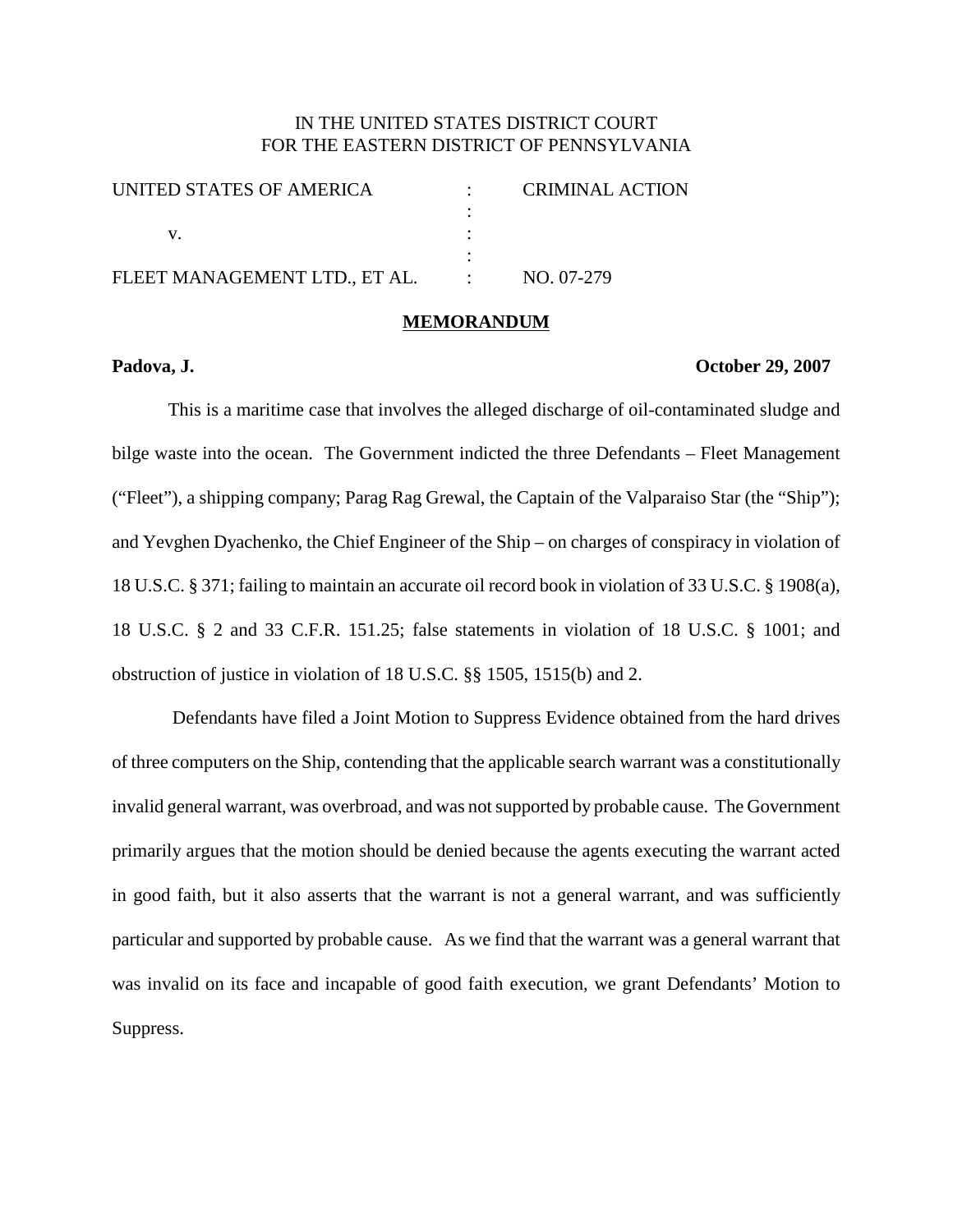#### **I. Background**

In the course of itsinvestigation of Defendants' alleged criminal misconduct in this case, the Government entered into an agreement with Star Reefers, the owner of the Ship, to obtain mirror images of the hard drives from three of the Ship's computers. Star Reefers did not consent, however, to a forensic analysis or search of the data on the hard drives. As a result, on February 22, 2007, the Government applied for a warrant to search the images of the three computer hard drives.

The affidavit in support of the warrant application was prepared by Jason Burgess, a special agent from the EPA Criminal Investigation Division. According to the affidavit, on January 24, 2007, when the Ship wasin port in Philadelphia, a Source of Information (the "SI") reported to local Customs and Border Protection officers that the Engineering Officer of the Ship had been ordering personnel to illegally discharge sludge from the Ship. (Aff. ¶ 12.) Coast Guard inspectors boarded the Ship that same morning, interviewed other crew members, and recovered, among other things, the Ship's Daily Tank Sounding Log, which is the log in which Ship personnel record the amount of oil in the Ship's holding tanks, and the Ship's Oil Record Book, in which personnel record internal transfers of waste oil as well as overboard discharges of oily waste. (Id. ¶ 13b.) In reviewing the written records, the inspectors identified apparent inconsistencies between the documented oil transfers and the amount of oil in the Ship's holding tanks, as well as dropsin waste oil tank levels that did not correspond to entries in the Oil Record Book. (Id. ¶ 13c.)

Based on this and other information contained in the affidavit, Burgess stated in the affidavit that he had reason to believe that the operators of the Ship had manipulated the piping to and from the Ship's waste tanks and pollution control equipment so that harmful oily waste could be discharged overboard without proper treatment, storage or disposal. ( $\underline{Id}$ ,  $\P$  24.) He also stated that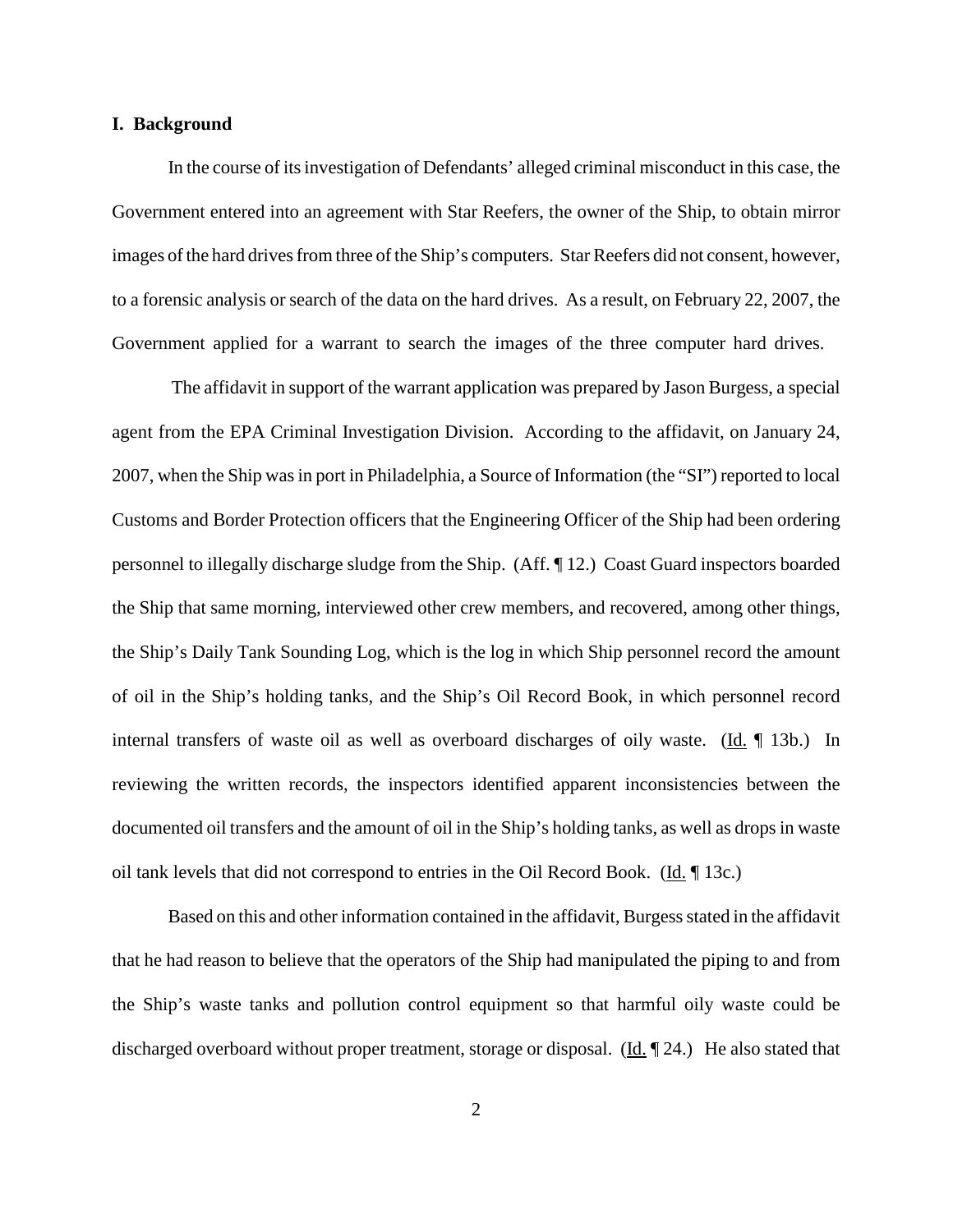he believed that the operators had attempted to disguise their illegal activity by falsifying the Oil Record Book and other records to make it appear that they had properly handled and documented the Ship's fuel wastes, and had knowingly made false statements to regulatory investigators by denying any illegal discharges. (Id.  $\P$  25-26.) Burgess averred, based on his experience and training, that it was necessary to examine the internal hard drives of the Ship's computers to determine whether the Tank Sounding Log, Oil Record Book, and pollution control equipment were maintained and operated properly.  $(\underline{Id} \cdot \P 27.)$ 

The warrant application had two attachments. Attachment A detailed the property to be searched as follows:

> One government owned Western Digital Hard Drive #WCAL7265528 storing imaged hard drives from: a) the Valparaiso Star Bridge Computer SN # 2FAVH10 with a Western Digital hard drive SN# WMA96496339, b) Chief Engineer's Computer SN # 13523192JK with a Maxtor hard drive SN# 2526C0055ME87D, and c) the Captains's Computer SN # L9B270 with Western Digital hard drive WMAM9M900984.

Meanwhile, Attachment B specified that the Government sought authority to seize the following property from those computers:

> Any and all data in the computers or contained in the computer storage devices including, but not limited to, software and all records including e-mail, photographs and documents relating to the ship's operation, engineering, maintenance, pollution control equipment, navigational charts, and crew.

The Magistrate Judge issued the requested warrant, which authorized the seizure of the

property set forth in Attachment B, on February 22, 2007. The following day, Burgessfiled with the

Court Clerk's office a search warrant Return, which described the inventory taken pursuant to the

warrant as "Data from the three imaged computers." He did not, however, swear the Return in front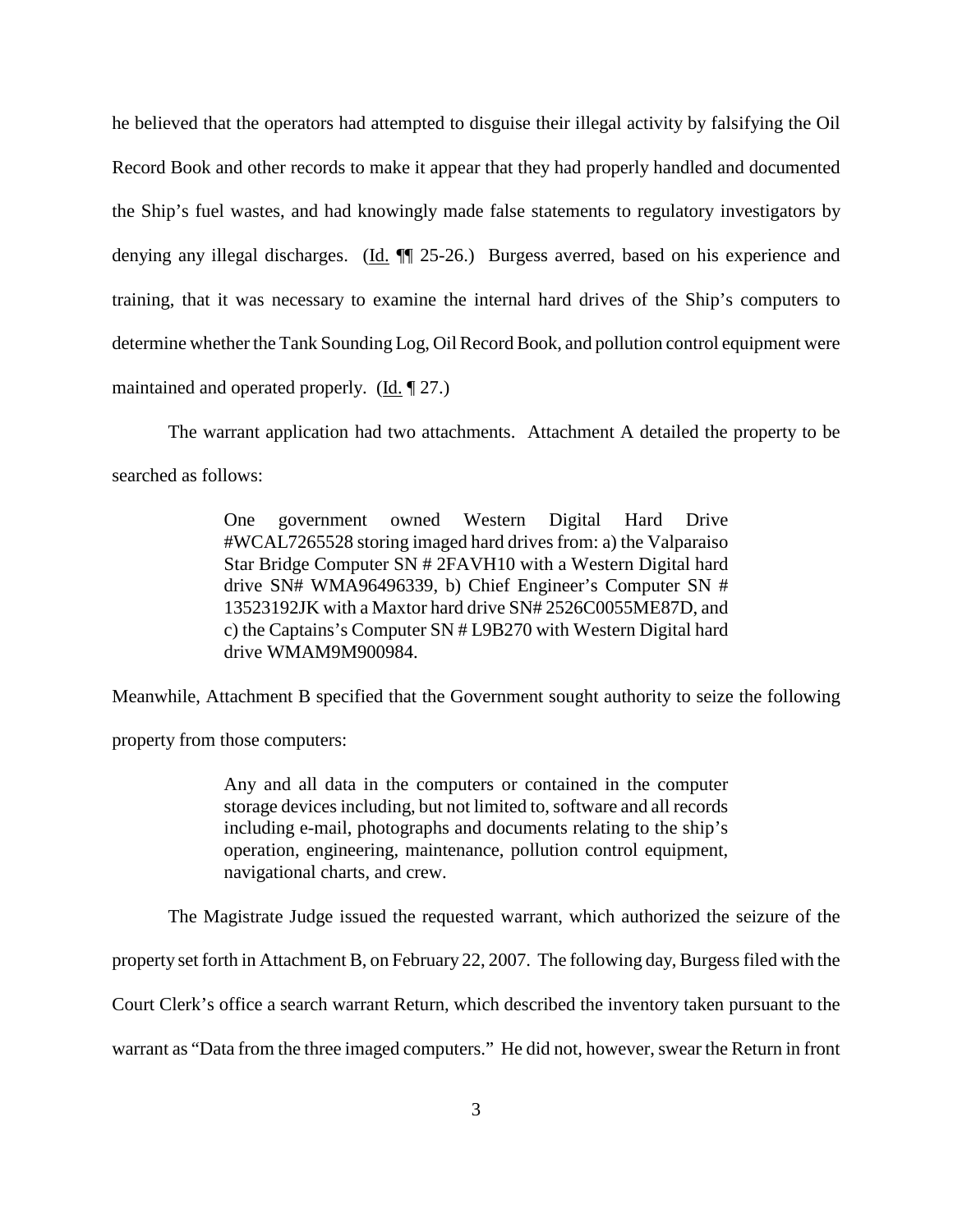of the Magistrate Judge and, therefore, the copy he filed did not contain the Magistrate Judge's signature. (9/24/07 N.T. at 124.) On June 6, 2007, after realizing his error, Burgess brought the Return to the Magistrate Judge for his signature. (Id.) Before presenting the Return to the Magistrate Judge, he supplemented the description of the inventory of property taken pursuant to the warrant by adding the following to the prior description: "All of the Data From the Hard rives [sic] as per Attachment B listing property to be seized," and specifically dating the addition "6/6/07." (Id. at 125.)

The agent who executed the search warrant was Charles Joseph Fehrman, a special agent with the United States Coast Guard Investigative Service. Burgess served the warrant on Coast Guard Special Agent Jeffrey Lukowiak, because the Coast Guard was in possession of the mirror images of the three computer hard drives. (Id. at 121-22). Agent Lukowiak then gave the warrant and a list of search terms to Fehrman, who supervised the Electronic Crime Section of the Computer Forensic Technical Services Division of the Coast Guard. (Id. at 188, 201.) The search terms included phrases such as "bilge water," "oil discharge," and "oil record book," as well as more generic terms, such as "survey," "training," "United States," "class," and "legal." (See Attach. A to CGIS Rpt. of Investig., attached as Ex. 2 to Gov't Mem). The search instructions also recommended looking for Word documents that started with the phrase "M.C. Valparaiso Star At Sea," and for email communications for the period from November 1, 2006 to January 23, 2007.<sup>1</sup> (Id.) According to Fehrman, he reviewed the warrant affidavit, but he searched the data on the basis of the search

 $<sup>1</sup>$  The instructions stated that email correspondence from the Ship to any outside entity from</sup> November to Januarywas "essential," asthere had to be "some type of correspondence based on [the SI] getting fired for failure to do his work." (Id.) There is no mention of the SI's firing in the warrant affidavit.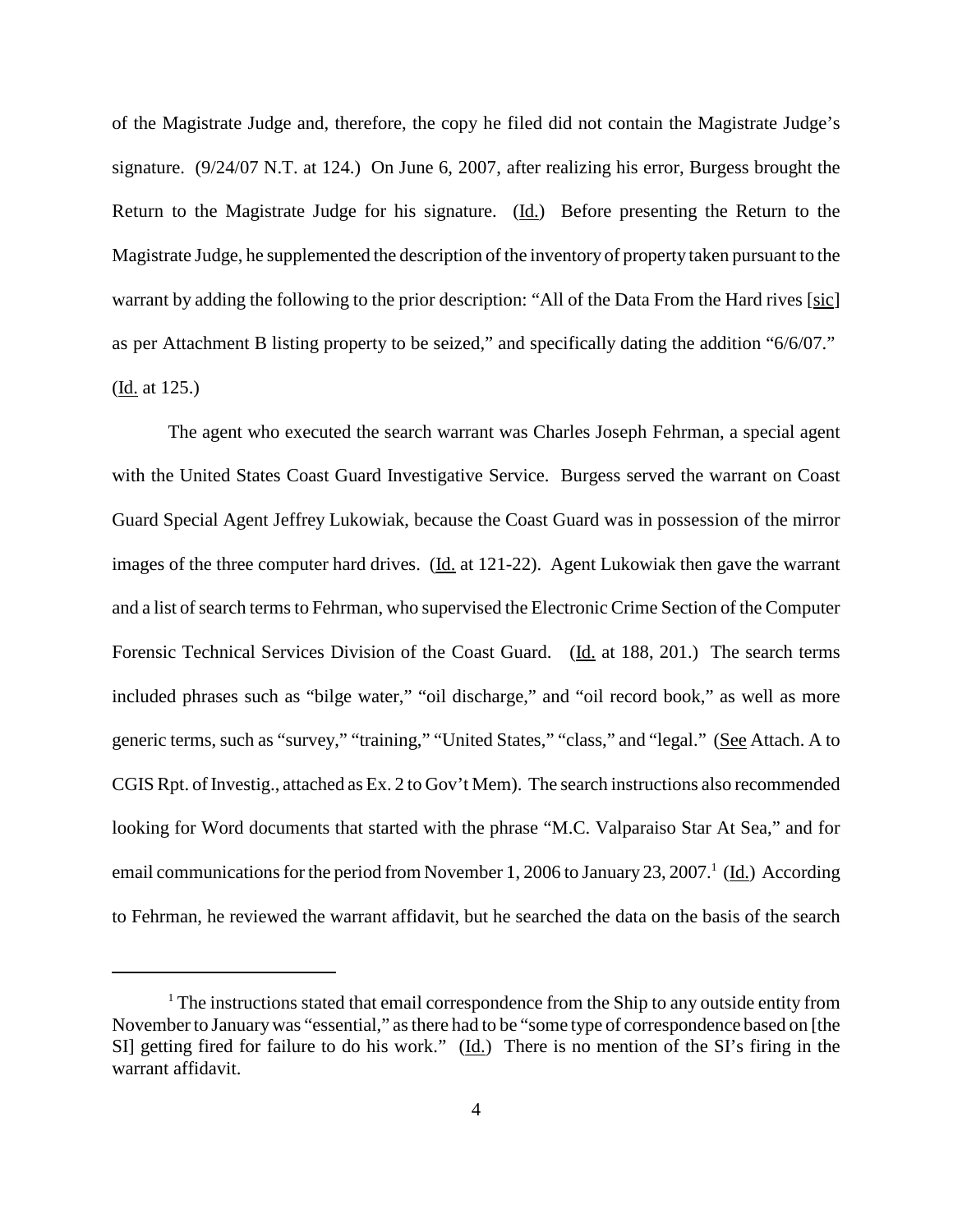terms, without reference to the warrant, and did not set any time frame to limit the scope of the search of the data, including the emails. (9/24/07 N.T. at 204-06, 208, 211-13.) His understanding, however, was that he was looking for documents regarding oily water discharges and waste discharges. (Id. at 200-01).

Ultimately, from the approximately 359,000 files on the hard drives, Fehrman provided 1663 documents to the Government for review. (Id. at 202-03, 213.) Although these 1663 documents have not been provided to us, the Government represented in a telephone conference with the Court that the only documents from the seizure that it intended to use in its case-in-chief were certain emails from December 2006, and a November 2005 report from a meeting of Defendant Fleet's Safety Committee (the "November 2005 Report"), which concerns oil discharges and was attached to the Government's initial brief in opposition to Defendants' suppression motion. (10/15/07 N.T. at 20-21.)

Defendants filed their Motion to Suppress the evidence seized from the computers on July 25, 2007. On September 24, 2007, we held a hearing on the Motion, and heard testimony from both Burgess and Fehrman. The parties filed supplemental briefs in support of their respective positions on October 8, 2007.

### **II. Legal Standard**

The Fourth Amendment guarantees the right of persons to be secure from "unreasonable searches and seizures" and provides that "no warrants shall issue, but upon probable cause, supported by Oath or affirmation, and particularly describing the place to be searched, and the persons or things to be seized." U.S. Const. amend. IV. Probable cause is established if there is a fair probability that contraband or evidence of a crime will be found in a particular place. Illinois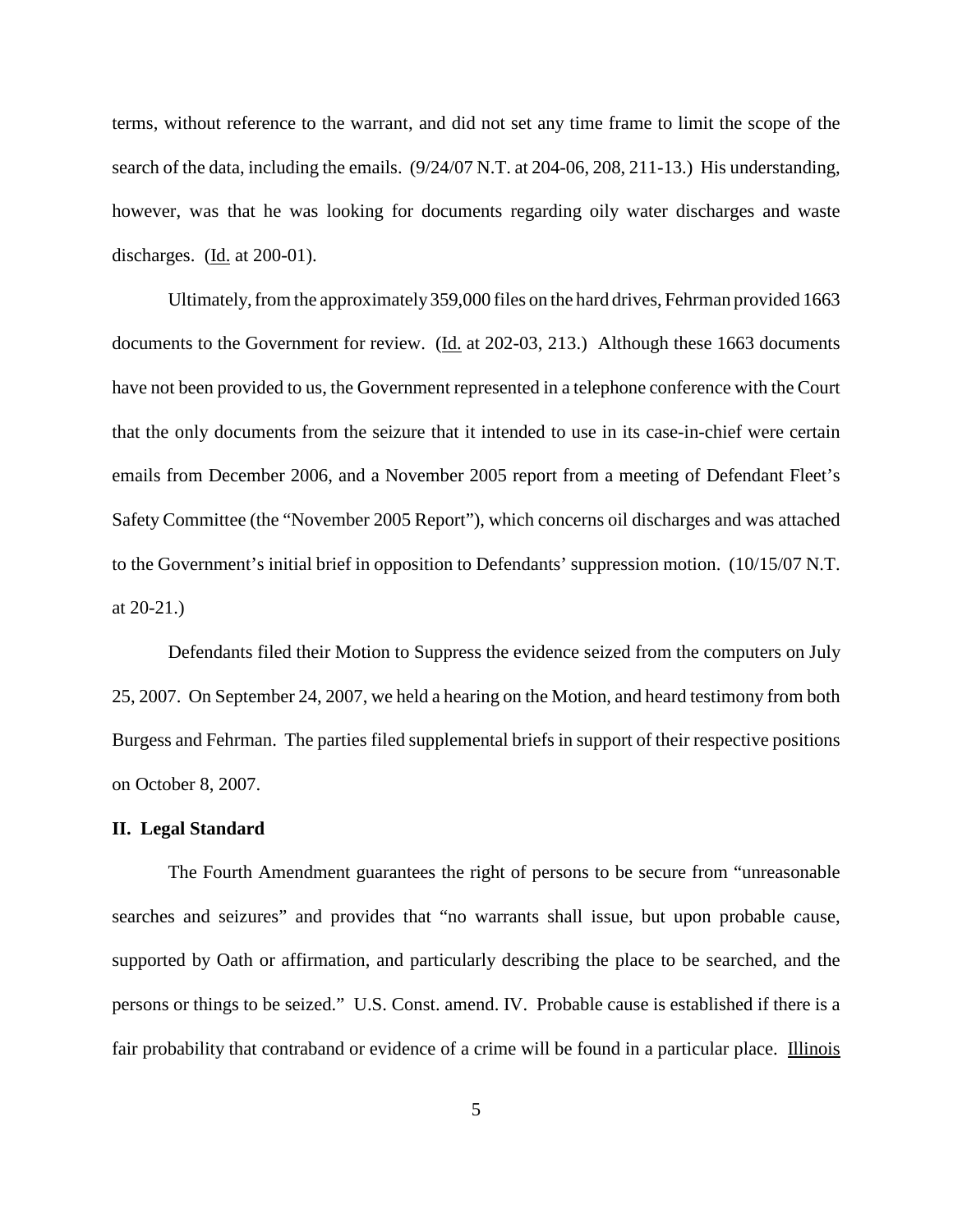v. Gates,  $462$  U.S.  $213$ ,  $235$  (1983). Meanwhile, the particularity requirement demands that the place to be searched and items to be seized be described with sufficient particularity so as to leave "nothing . . . to the discretion of the officer executing the warrant." Steele v. United States, 267 U.S. 498, 503 (1925); Marron v. United States, 275 U.S. 192, 196 (1927) ("As to what is to be taken, nothing is left to the discretion of the officer executing the warrant.") The "principal means today for effectuating the rights secured by the Fourth Amendment is through the judicially created exclusionary rule." United States v. Christine, 687 F.2d 749, 757 (1982).

The party who files a motion to suppress evidence bears the burden of proving the Fourth Amendment violation. Rakas v. Illinois, 439 U.S. 128, 130 n.1 (1978). The applicable burden of proof for a suppression motion is a preponderance of evidence. United States v. Matlock, 415 U.S. 164, 178 n.14 (1974). The Government bears the burden of establishing the good faith exception to the federal exclusionary rule. United States v. Leon, 468 U.S. 897, 924 (1984).

## **III. Discussion**

As a threshold argument in their Motion to Suppress, Defendants contend that the search warrant for the data on the three computer hard drives constituted a general warrant, which placed no limitations on the Government's computer search, and that under Supreme Court and Third Circuit precedent, all evidence seized pursuant to that general warrant must be suppressed.<sup>2</sup> We

<sup>&</sup>lt;sup>2</sup>The Government argues, based on *United States v. Leon*, 468 U.S. 897, that before we consider whether the warrant was general, we must consider whether the good faith exception to the exclusionary rule applies, i.e., whether the officers executing the search did so in good faith and in reasonable reliance on the warrant's authority. (Gov't Suppl. Mem. at 7-8.) However, Leon does not require courts to first consider good faith; it simply gives them the option to do so. See 468 U.S. at 925. Moreover, Leon specifically recognizes that "[i]f the resolution of a particular Fourth Amendment question is necessary to guide future action by law enforcement officers and magistrates, nothing will prevent reviewing courts from deciding that question before turning to the good-faith issue." Id.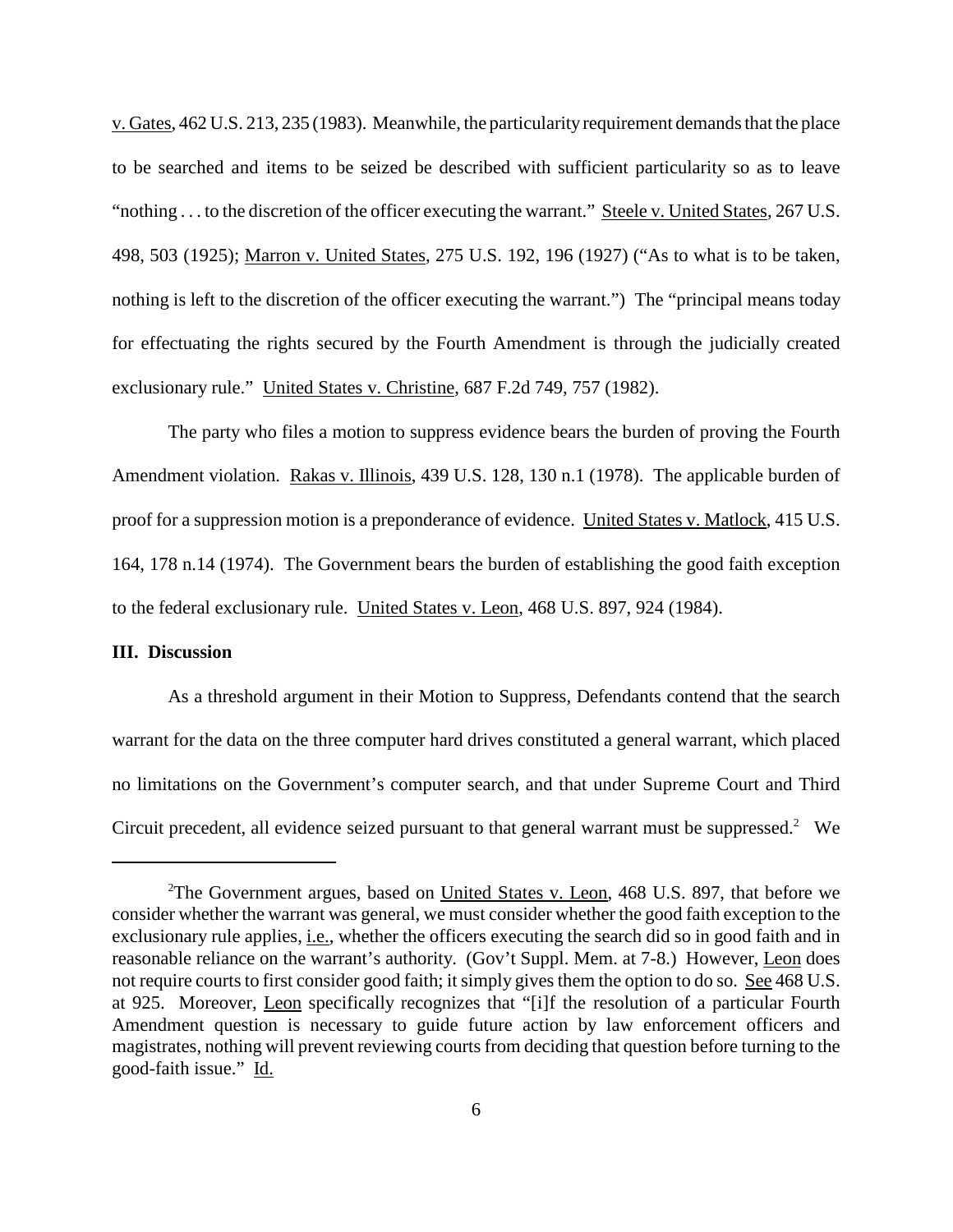agree. 3

By requiring that warrants particularly describe property to be seized, the Fourth Amendment prohibits the issuance of general warrants. See Christine, 687 F.2d at 752 (3d Cir. 1982) ("The particularity requirement 'makes general searches . . . impossible.'" (quoting Marron, 275 U.S. at 196)). Indeed, the Amendment's particularity requirement is specifically intended "to prevent the police from undertaking a general, exploratory rummaging through a person's belongings." Bartholomew v. Commonwealth of Pennsylvania, 221 F.3d 425, 428 (3d Cir. 2000) (quoting United States v. Johnson, 690 F.2d 60, 64 (3d Cir. 1982)). A general warrant is one that so clearly violates the particularity requirement that it "vest[s] the executing officers with unbridled discretion to conduct an exploratory rummaging through [defendants'] papers in search of criminal evidence." Christine, 687 F.2d at 753; Coolidge v. New Hampshire, 403 U.S. 443, 467 (1971) (stating that the problem with general warrants is that they authorize "a general exploratory rummaging in a person's belongings"). "The uniformly applied rule is that a search conducted pursuant to a warrant that fails to conform to the particularity requirement of the Fourth Amendment is unconstitutional." Groh v. Ramirez, 540 U.S. 551, 559 (2004) (quoting Massachusetts v. Sheppard, 468 U.S. 981, 988 n.5 (1984)). Furthermore, "[i]t is beyond doubt that all evidence seized pursuant to a general warrant

<sup>&</sup>lt;sup>3</sup>The Government argues in a footnote to their supplemental memorandum that the Defendants have not established that they have standing to seek suppression, because they have not offered any evidence on whether they had a reasonable expectation of privacy in the areas searched or the items seized. (Gov't Suppl. Mem at 2 n.2 (citing United States v. Welliver, 976 F.2d 1148, 1153 (2d Cir. 1992)). However, at the September 24, 2007 hearing, the Government took the position that only the individual Defendants lacked standing. (See 9/24/07 N.T. at 183-85, 217-18.) Moreover, without reaching the question of the individual Defendants' standing, it is plain that Defendant Fleet, as the operator of the ship, had a reasonable expectation of privacy in the Ship's computers. Accordingly, we find that, at a minimum, Defendant Fleet has standing to bring the instant motion and we consider the motion on that basis.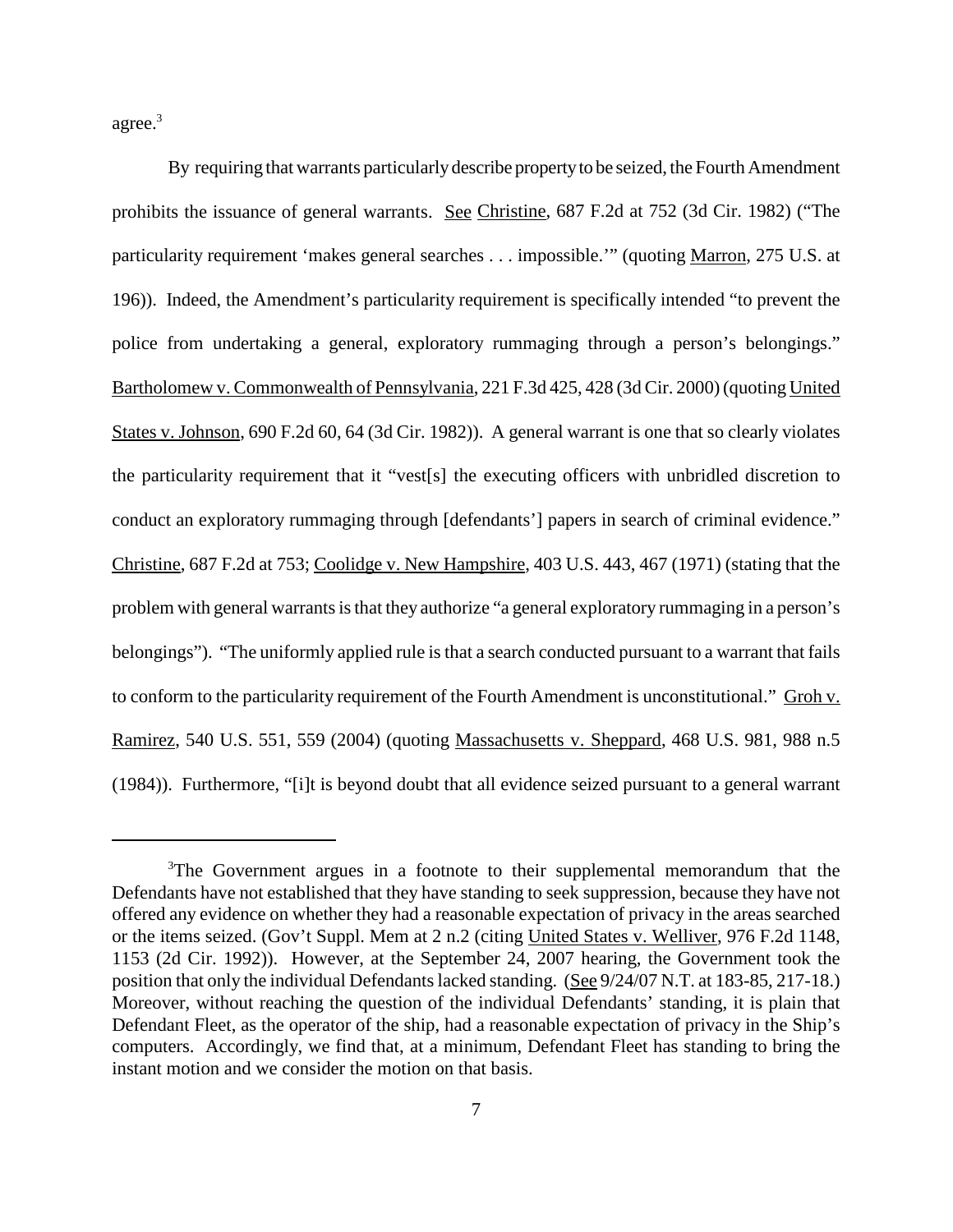must be suppressed." Christine, 687 F.2d at 758.

In clarifying how to identify general warrants, the Court of Appeals for the Third Circuit has cited as examples of general warrantsthose warrants that authorize the search of "smuggled goods," "obscene materials," "books, records, pamphlets, cards, receipts, lists, memoranda, pictures, recordings, and other instruments concerning the Communist Party of Texas," "illegally obtained films," and "stolen property." Id. at 753 (citations omitted). It has also distinguished such warrants from warrants that it characterizes as "simply overly broad." United States v. Ninety-Two Thousand Four Hundred Twenty-Two Dollars and Fifty-Seven Cents, 307 F.3d 137, 148 (3d Cir. 2002). As it explained, a warrant that is merely overly broad "describe[s] in both specific and inclusive generic terms what is to be seized," but authorizes the seizure of items for which there is no probable cause. Id. (alteration in original) (quoting Christine, 687 F.2d at 753-54). A merely overly broad warrant, unlike a general warrant, can be cured by redaction, "that is, by 'striking from [the] warrant those severable phrases and clausesthat are invalid for lack of probable cause or generality and preserving those severable phrases and clauses that satisfy the Fourth Amendment.'" Id. (alteration in original) (quoting Christine, 687 F.2d at 754). Moreover, "evidence seized pursuant to an overly broad warrant need not be suppressed if the good faith exception applies." Id.

In Christine, the Third Circuit applied its test for distinguishing general and merely overbroad warrants. Christine involved a warrant that was issued in an investigation of alleged fraud in HUD's Title I Home Insurance Program (the "Program"). More specifically, the Government alleged that one particular Builder (the "Builder") had procured HUD loans for uncreditworthy individuals by bribing a HUD loan officer at the Collective Federal Savings and Loan Association ("Collective"). The warrant under consideration by the Court authorized the seizure of  $(1)$  all folders and documents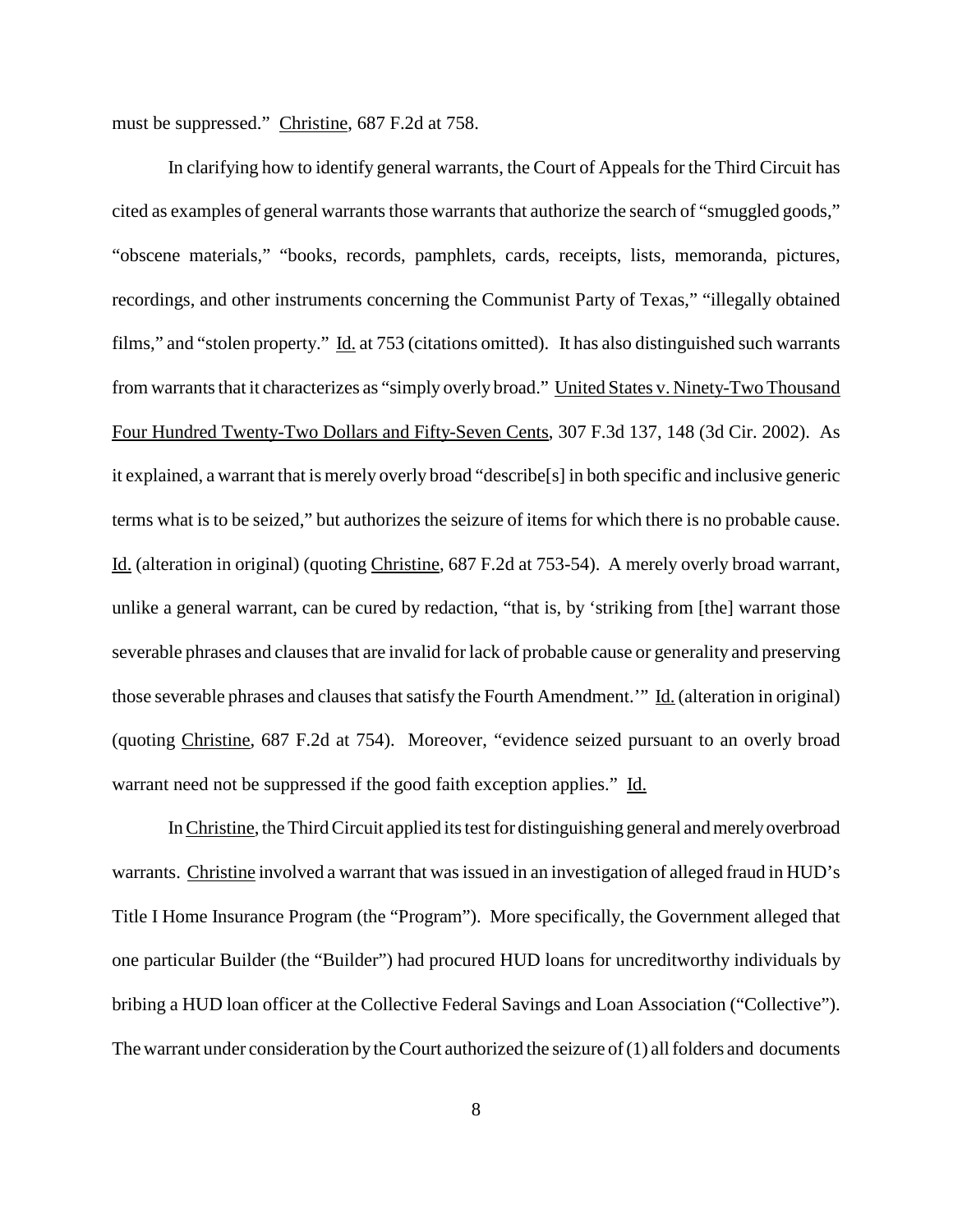relating to home improvement and home improvement contracts pursuant to the Program; (2) all checks, check stubs and bank statements reflecting the receipt and disbursement of funds through the Builder dating back to January 1, 1997; (3) all general ledgers, general journals, cash receipt disbursement ledgers and journals dating back to January1, 1997;(4) all correspondence to and from and submissions to Collective; (5) all other documents, papers, instrumentalities and fruits of the crime of submission of false statement in connection with the Program, as well as any evidence of a scheme to defraud HUD or Collective or any other creditor by U.S. Mails. Christine, 687 F.2d at 751. The Christine Court found that warrant to be merely overly broad, not general, because it did not "vest the executing officers with unbridled discretion in rummaging through . . . papers," but rather, described "in both specific and inclusive generic terms what was to be seized," e.g., folders, checks, ledgers, and correspondence. Id. at 753. As such, the Court concluded that "the magistrate, rather than the officer, determined what was to be seized." Id.

More recently, inUnited States v. Ninety-TwoThousand Four HundredTwenty-Two Dollars and Fifty-Seven Cents, 307 F.3d 137 (3d Cir. 2002), the Third Circuit again considered whether a warrant was general or merely overly broad. In that case, the warrant authorized the seizure of:

> 1. Receipts, invoices, lists of business associates, delivery schedules, ledgers, financial statements, cash receipt, disbursement, and sales journals, and correspondence.

> 2. Computers, computer peripherals, related instruction manuals and notes, and software in order to conduct an off-site search for electronic copies of the items listed above.

Id. at 144. Again, the Court concluded that the warrant was merely overly broad, not general, explaining that although the scope of the warrant was "extensive" and "indubitably broad," it described in "'inclusive generic terms'" what was to be seized and did not "vest the executing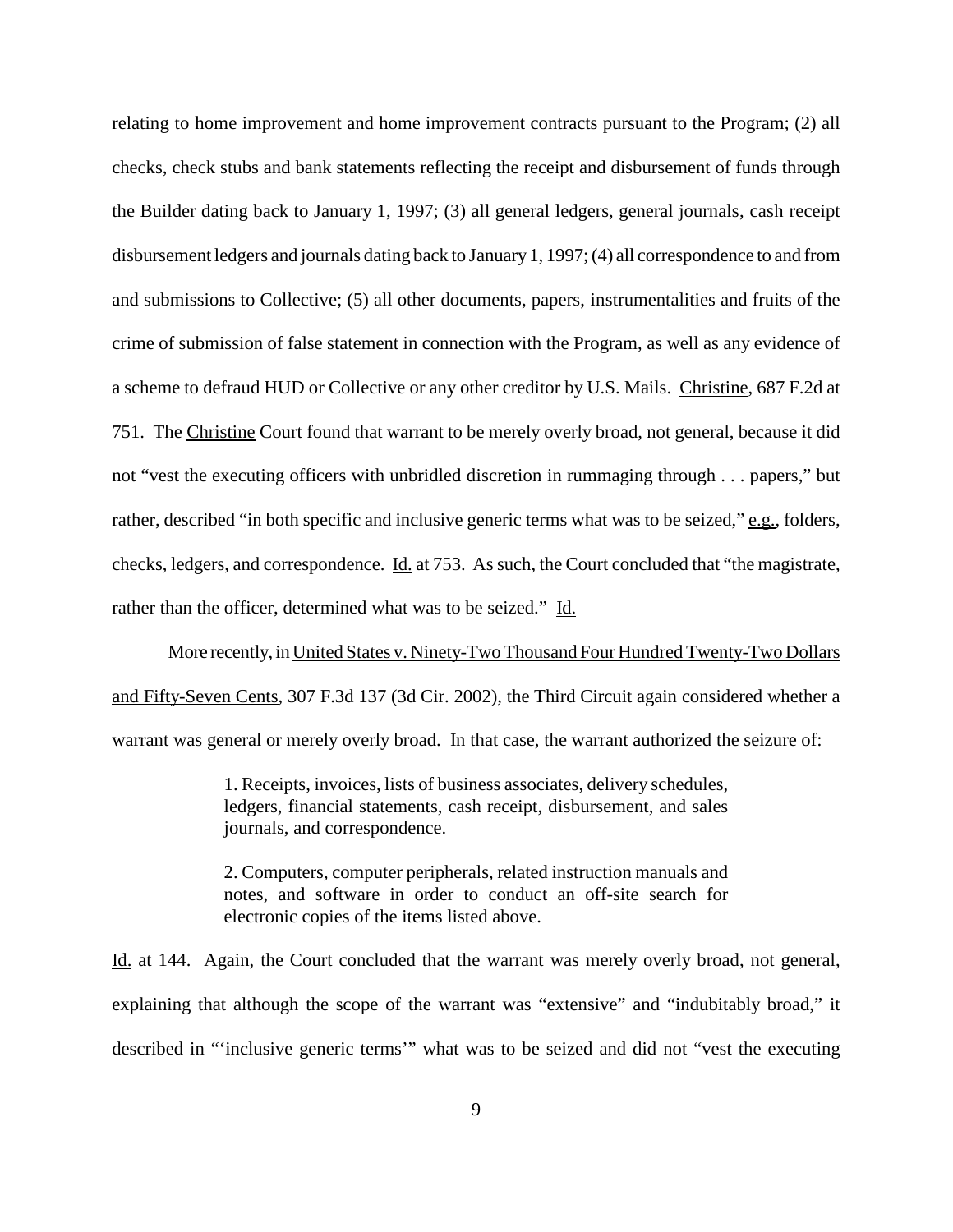officers with 'unbridled discretion' to search for and seize whatever they wished." Id. at 149 (quoting Christine, 687 F.2d at 753).

In the instant case, unlike the situation in Christine or Ninety-Two Thousand Four Hundred Twenty-Two Dollars and Fifty-Seven Cents, the warrant at issue did not describe in "specific and inclusive generic terms" what was to be seized, and did "vest the executing officers with 'unbridled discretion' to search for and seize whatever they wished." Id. Indeed, the warrant authorized the seizure of "any and all data" from the three seized computers, "including, but not limited to" certain types of data relating to the Ship's "operation, engineering, maintenance, pollution control equipment, navigational charts, and crew." (See Attach. B to the Warrant Appl.) (emphasis added). It therefore placed absolutely no limitation on the data to be seized and "vest[ed] the executing officerswith unbridled discretion to conduct an exploratoryrummaging through [defendants'] papers in search of criminal evidence." Christine, 687 F.2d at 753. Given the lack of guidance in the warrant itself, it is not surprising that the officer who conducted the forensic analysis of the computer hard drives relied only on the list of search terms that were provided to him. (9/24/07 N.T.) (Fehrman) at 204-06, 213.) Meanwhile, the search terms, while primarily geared toward obtaining information about overboard discharges of waste, do not derive that focusfrom the general warrant, which contains no reference to overboard discharges. As such, it is plain that the executing officers exercised total discretion in the search, making their own determinations asto what theywould seize from the hard drives, without any actual judicial control.<sup>4</sup>

The Government asks that we focus on the particularity with which Attachment A to the

<sup>&</sup>lt;sup>4</sup>The Government does not argue that the affidavit established probable cause for a generalized seizure of all of the data on the three hard drives or that there was any other basis for such a generalized seizure.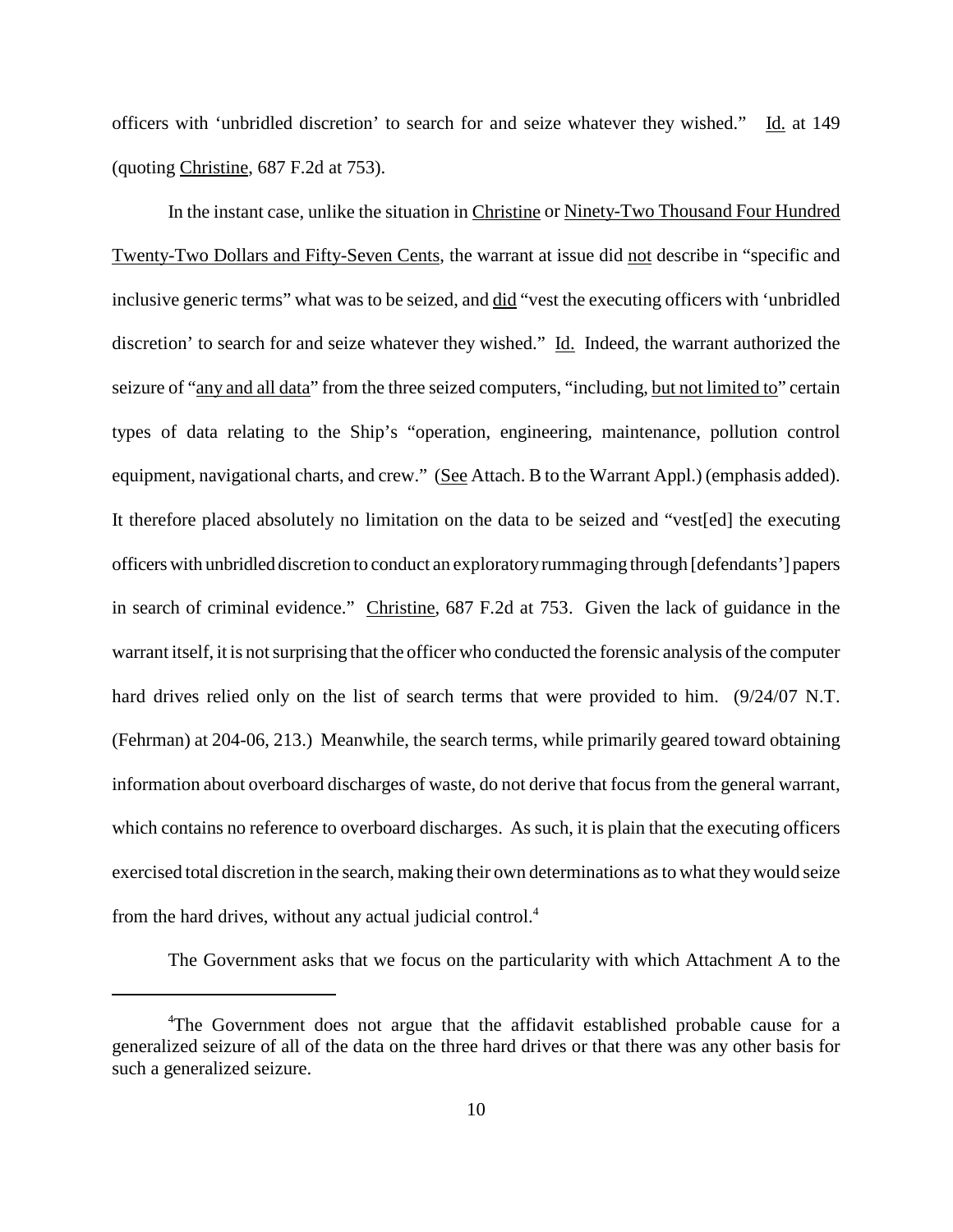warrant application identifies the three computer hard drives themselves, and emphasizes that the warrant clarifies the "any and all data" language by following it with the phrase "including, but not limited to [data] relating to the ship's operation, engineering, maintenance, pollution control equipment, navigational charts, and crew." We do not find these arguments persuasive. First, it is plainly insufficient to identify the computer hard drives with particularity as the hard drives were merely the property to be searched, not the property to be seized. As the Fourth Amendment makes clear, a warrant must identify with particularity both the property to be searched and the property to be seized, and here, it is the description of the property to be seized that is at issue. See U.S. Const. amend. IV (requiring warrants to "particularly describ[e] the place to be searched, and the persons or things to be seized").

Second, we find that the warrant's "including, but not limited to" clause does not add particularity to the otherwise general warrant as it, by its own terms, imposes no limitation on the data to be seized. While the Government argues that "the warrant describes the data to be seized as relating to the ship's operation, engineering, maintenance, pollution control equipment, navigational charts, and crew," that is simply not the case. (Gov't Mem. at 29.) Rather, as stated above, the warrant describes the data to be seized as "any and all data in the computers... including, but not limited to" the general categories of data referenced by the Government. As such, it merely lists those general categories of data as types of data that are necessarily included in the broad seizure power. Thus, in actuality, the warrant placed no restriction on the data that the Government could seize from the hard drives.

We also reject the Government's suggestion that the affidavit that accompanied the warrant application somehow limited the scope of the warrant itself. "The Fourth Amendment by its terms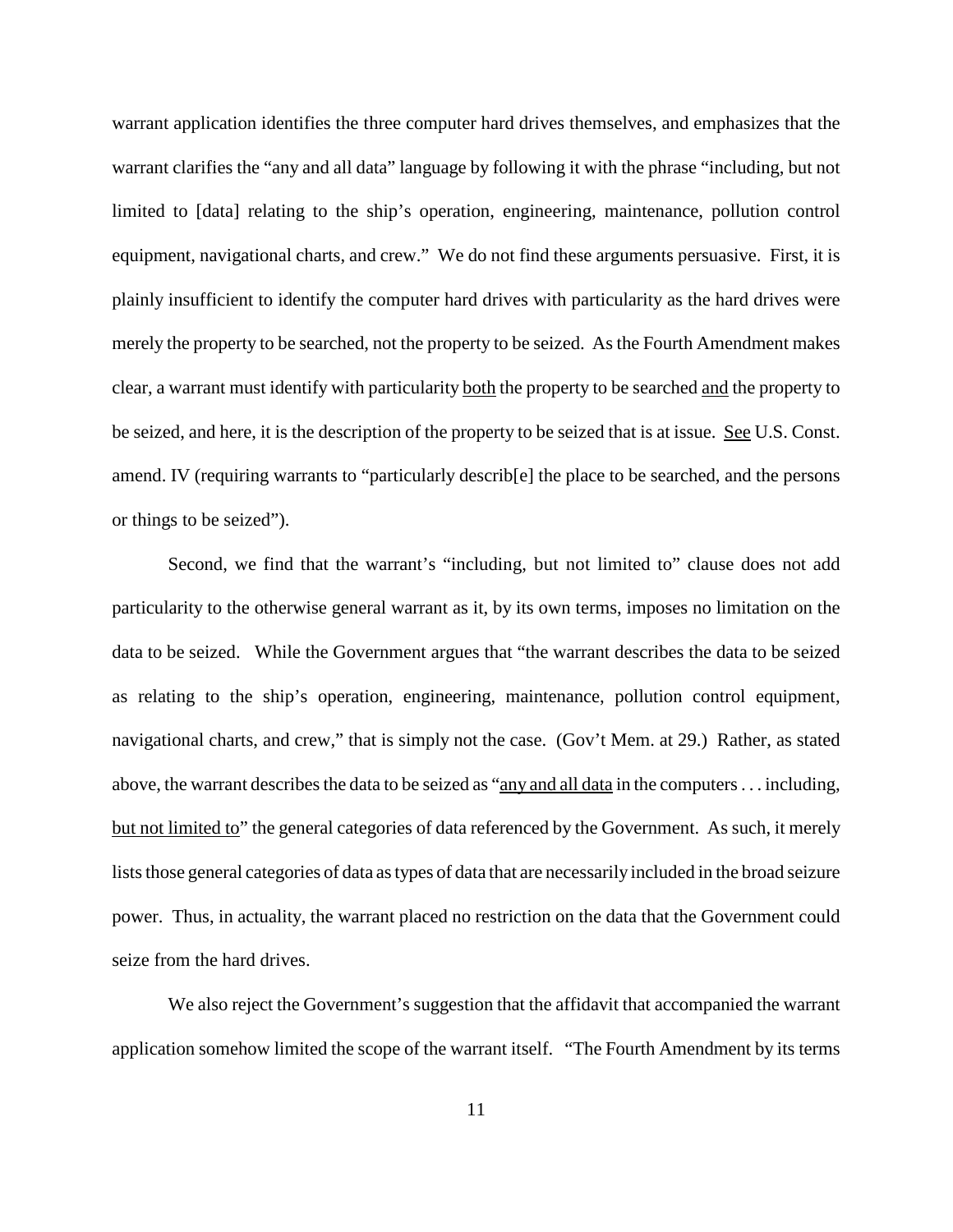requires particularity in the warrant, not in the supporting documents." Groh, 540 U.S. at 557. Accordingly, "[t]he fact that the [warrant] *application* adequately described the 'things to be seized' does not save the *warrant* from facial invalidity." Id. Furthermore, most Courts of Appeals, including the Third Circuit, have held that an affidavit that accompanies the warrant can only be used to construe the scope of the warrant if the warrant "uses appropriate words of incorporation." Id. at 557-58 (citing cases); United States v. Yusef, 461 F.3d 374 (3d Cir. 2006) (citing Groh, 540 U.S. at 558). Here, the warrant did not incorporate the affidavit by reference and as a result, it cannot be used to add the particularity that the warrant itself is plainly lacking.

The Government also appears to argue, citing United States v. American Investors of Pittsburgh, Inc., 879 F.2d 1087 (3d Cir. 1989), that we should find the warrant valid because it described the items to be seized with as much specificity as circumstances allowed. Id. at 1106. However, we simply do not agree that the circumstances here did not allow for greater specificity than "any and all data . . . including, but not limited to [a variety of data]." Among other possibilities, there was clearly no impediment to the Government using commonly-used search limitations, such as reference to the specific federal crimes being investigated or time parameters. 5 See, e.g., Yusef, 461 F.3d at 395 (finding no violation of particularity requirement where warrants were limited in three respects, including that they specified that agents were "searching for evidence

<sup>&</sup>lt;sup>5</sup>Burgess confirmed at the September 24, 2007 hearing that the affidavit in support of the warrant application only referenced alleged misconduct between July 11, 2006 and January 23, 2007. (9/24/07 N.T. at 158.) Nevertheless, there were no date restrictions in the warrant or employed in the search. (Id. (Fehrman) at 211-212.)

The Third Circuit has stated that the lack of a time restriction alone renders a warrant only overly broad, not general. Ninety-Two Thousand Four Hundred Twenty-Two Dollars and Fifty-Seven Cents, 307 F.3d at 151. However, as explained above, the warrant here lacks more than a mere time restriction; it lacks any particularity whatsoever.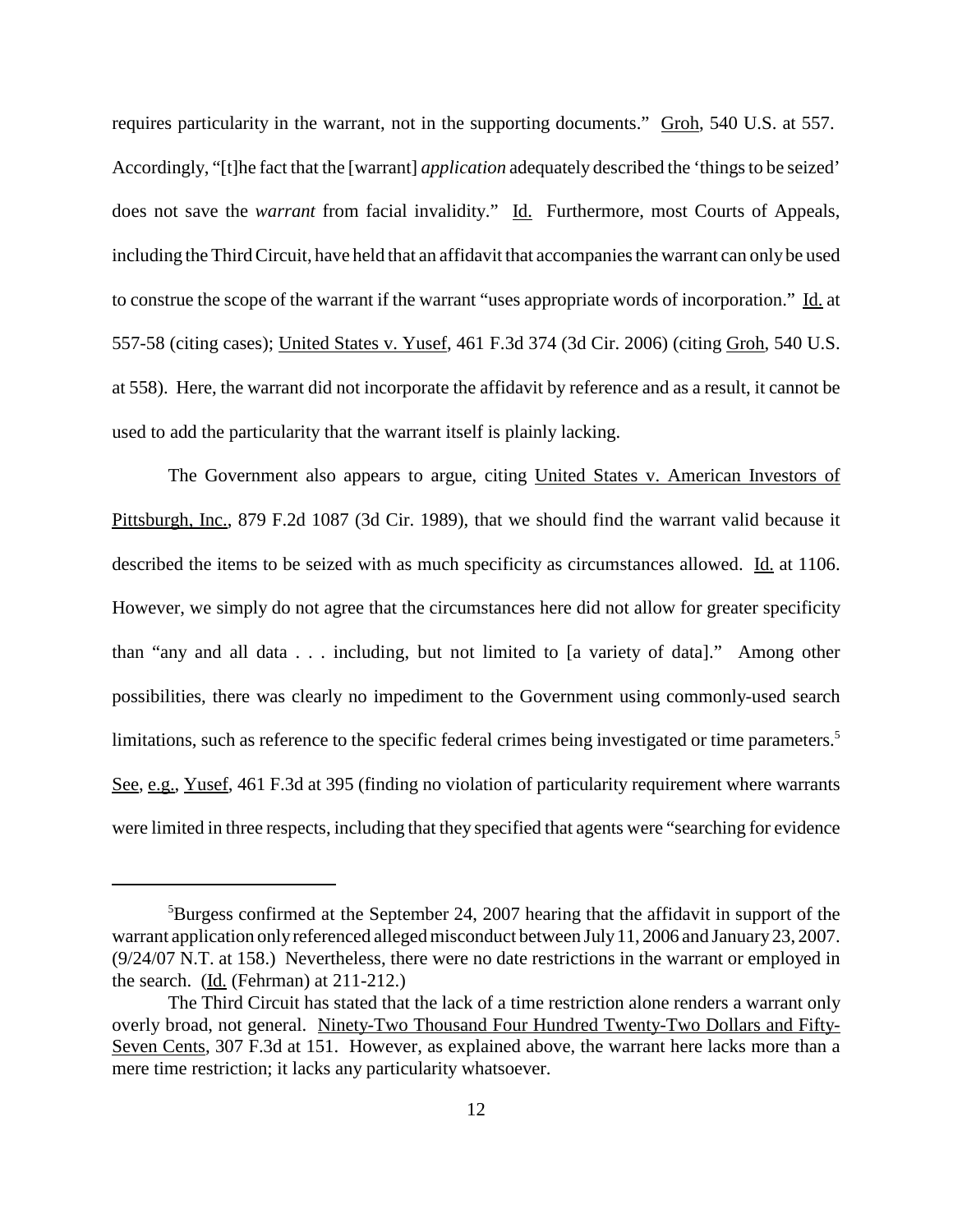of several specifically enumerated federal crimes," and search was limited in time); United States v. Kow, 58 F.3d 423, 427 ( $9<sup>th</sup>$  Cir. 1995) (finding warrant to lack requisite particularity when it did notspecify the suspected criminal activity and did not limit the scope of the seizure to the time frame within which the suspected criminal activity took place). We therefore reject the Government's assertion that the circumstances did not allow for greater specificity.

Relying on United States v. Leon, 468 U.S. 897, the Government also argues that it is inappropriate to suppress the evidence seized pursuant to the warrant because the officers who executed the warrant were acting in good faith. However, we read Third Circuit precedent to prohibit the use of the good faith exception in connection with general warrants. See Christine, 687 F.2d at 758 ("It is beyond doubt that all evidence seized pursuant to a general warrant must be suppressed."); Ninety-Two Thousand Four Hundred Twenty-Two Dollars and Fifty-Seven Cents, 307 F.3d at 149 (contrasting general warrants with overly broad warrants by stating, in part, that evidence seized pursuant to an overly broad warrant need not be suppressed if the good faith exception applies.) Moreover, even ifthis were not the case, as even the Government acknowledges, there are certain circumstances in which an officer's reliance on a warrant cannot be reasonable, and one of those circumstancesis when the warrant isso facially deficient that it failsto particularize the place to be searched or the items to be seized.<sup>6</sup> Id. at 923. In fact, the Third Circuit has repeatedly stated that in the face of such a facial deficiency, the good faith exception simply does not apply.

<sup>&</sup>lt;sup>6</sup>An officer's reliance on a warrant is also unreasonable if the magistrate judge issued the warrant "in reliance on a deliberately or recklessly false affidavit." United States v. Hodge, 246 F.3d 301, 308 (3d Cir. 2001) (citing United States v. Williams, 3 F.3d 69, 74, n.4 (3d Cir. 1993)). Here, Defendants argue that the affidavit in support of the warrant application contained false and misleading statements that made reliance on the resulting warrant unreasonable. We do not reach this issue, however, because we find that the good faith exception does not apply here for other reasons.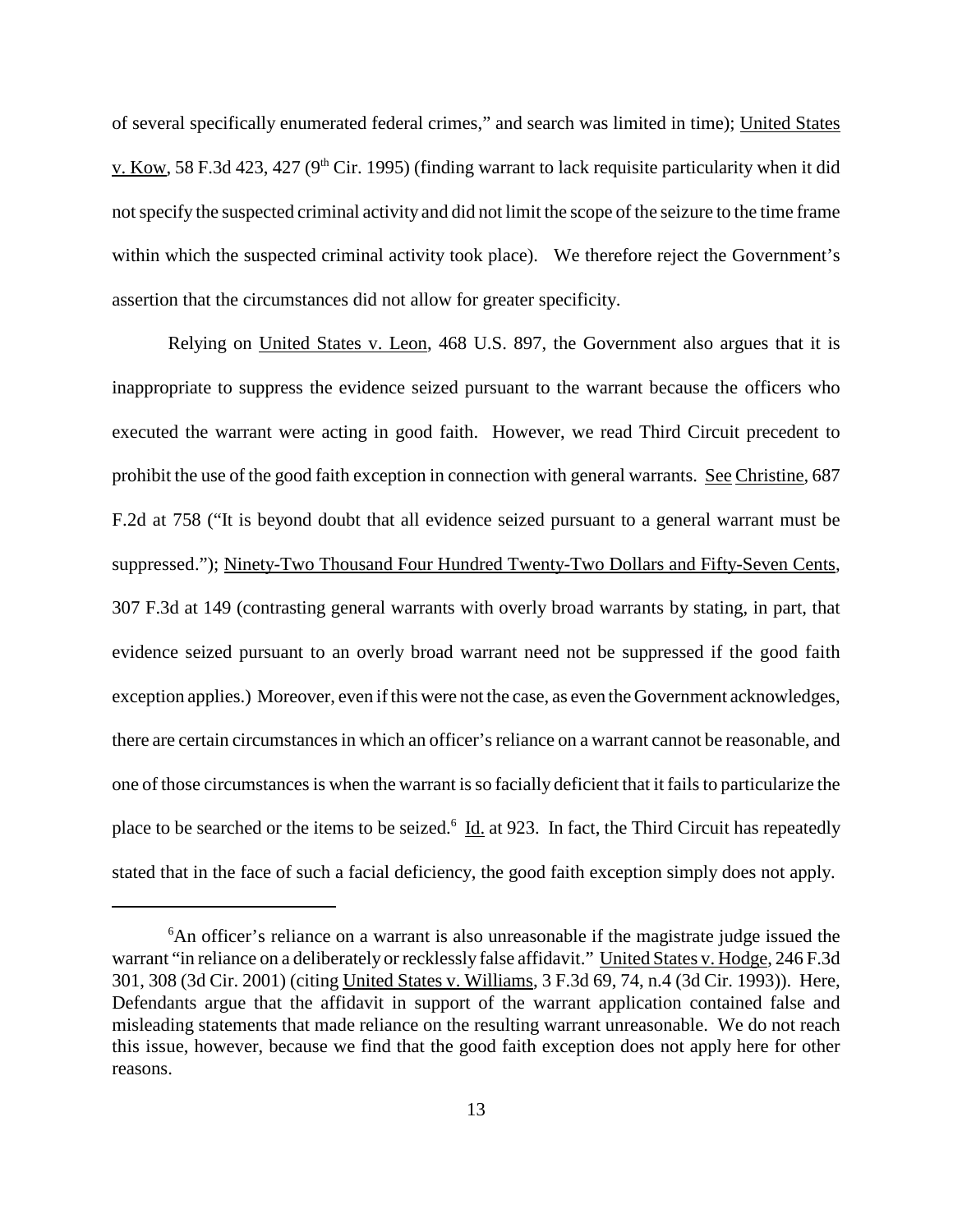Hodge, 246 F.3d at 308 (citing Williams, 3 F.3d at 74 n.4). Here, the description in the warrant is just such a facial deficiency. As explained above, the warrant imposed absolutely no parameters on the executing officers' search, effectively authorizing them to seize "any and all data" in the computers.

The Government contends that even in the face of a facial deficiency, the good faith exception can apply unless the facial deficiency "was so obvious that a law enforcement officer, without legal training, should have realized, upon reading the warrant, that it was invalid and should thus have declined to execute it." Ninety-Two Thousand Four Hundred Twenty-Two Dollars, 307 F.3d at 146. However, "[g]iven that the particularity requirement is set forth in the test of the Constitution, no reasonable officer could believe that a warrant that plainly did not comply with that requirement was valid." Groh, 540 U.S. at 563 (citing Harlow v. Fitzgerald, 457 U.S. 800, 818-19 (1982)). The warrant here plainly did not comply with the particularity requirement, because it did not limit the scope of the officers' search in any way, and we are confident that it would not take legal training for a officer trained in law enforcement to recognize as much. Accordingly, we find that the good faith exception simply cannot apply here.

Finally, the Government suggests that if we find the warrant to be overly broad and not subject to the good faith exception, instead of suppressing all of the evidence seized pursuant to the warrant, we should redact the warrant by "'striking from the warrant those severable phrases and clauses that are invalid for lack of probable cause or generality and preserving those severable phrases and clauses that satisfy the Fourth Amendment.'" (Gov't Suppl. Mem. at 27 (quoting Christine, 687 F.2d at 754)). When such redaction occurs, "[m]aterials seized under the authority of those parts of the warrant struck for invalidity must be suppressed, but the court need not suppress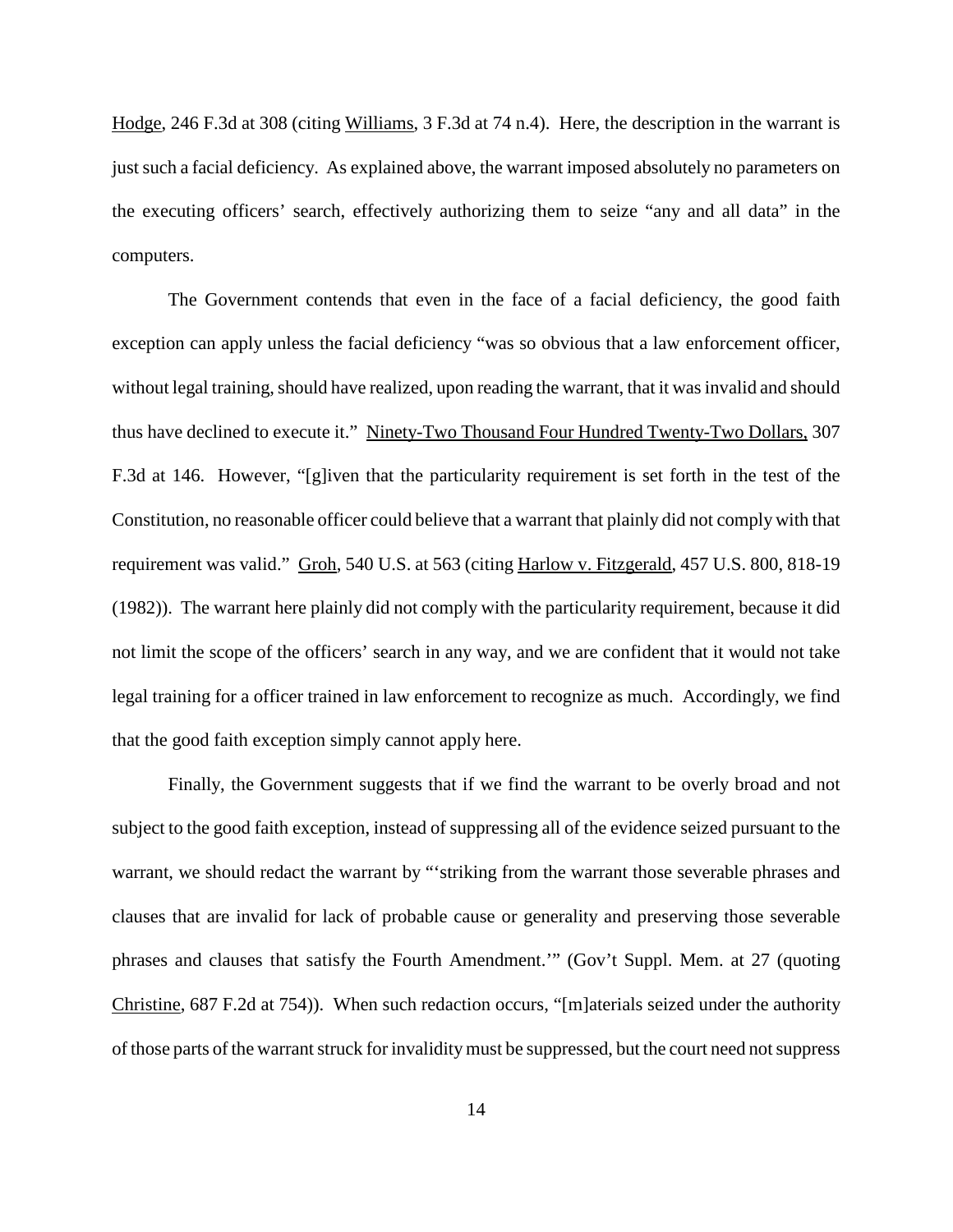materials seized pursuant to the valid portions of the warrant." Christine, 687 F.2d at 754. However, redaction is not appropriate in connection with general warrants as such warrants have no valid portions. Id. at 758 ("It is beyond doubt that all evidence seized pursuant to a general warrant must be suppressed."); Ninety-Two Thousand Four Hundred Twenty-Two Dollars and Fifty-Seven Cents, 307 F.3d at 149 (contrasting general warrants with overly broad warrants by stating, in part, that overly broad warrants can be cured by redaction). Furthermore, we can conceive of no way to redact the warrant here to produce a warrant that would meet the Fourth Amendment's particularity requirement, and the Government suggests no way of doing so. Even the warrant'ssomewhat more specific description of data in the "including, but not limited to" clause, *i.e.*, "software and all records including e-mail, photographs and documents relating to the ship's operation, engineering, maintenance, pollution control equipment, navigational charts, and crew," is impossibly broad, arguably encompassing every conceivable document generated in the operation of the Ship at any point in time. We therefore find redaction to be an inappropriate remedy here."7

<sup>&</sup>lt;sup>7</sup>Citing the inevitable discovery doctrine, the Government also argues in a footnote that the November 2005 Report should not be suppressed because it was inevitable that the Government would have discovered the report by other means. (Gov't Mem. at 29 n.5.) Under the Supreme Court's decision in Nix. v. Williams, 467 U.S. 431 (1984), "[i]f the prosecution can establish by a preponderance of the evidence that the information ultimately or inevitably would have been discovered by lawful means . . . then the deterrence rationale [of the exclusionary rule] has so little basis that the evidence should be received." Id. at 444. Here, the Government asserts that prior to the execution of the warrant at issue, it issued a subpoena to Defendant Fleet and Star Reefers that clearly covered the November 2005 Report, and it points to a Second Circuit case for the proposition that it may rely on the subpoena power as one way to meet its burden of proving inevitable discovery if it can demonstrate a substantial and convincing basis for believing that the requisite information would have been obtained by subpoena. See United States v. Eng, 971 F.2d 854, 860 (2d Cir. 1992). Defendants respond, also in a footnote, that the inevitable discovery doctrine should not be applied to permit admission of the Report, because the document was not located in advance of the Indictment and as a result, was never produced in response to the subpoena. (Defs.' Reply Mem. at 8 n. 3.) On the existing record, we find that the Government has not met its burden of proving that it would have inevitably discovered the November 2005 Report, and we therefore refuse to grant the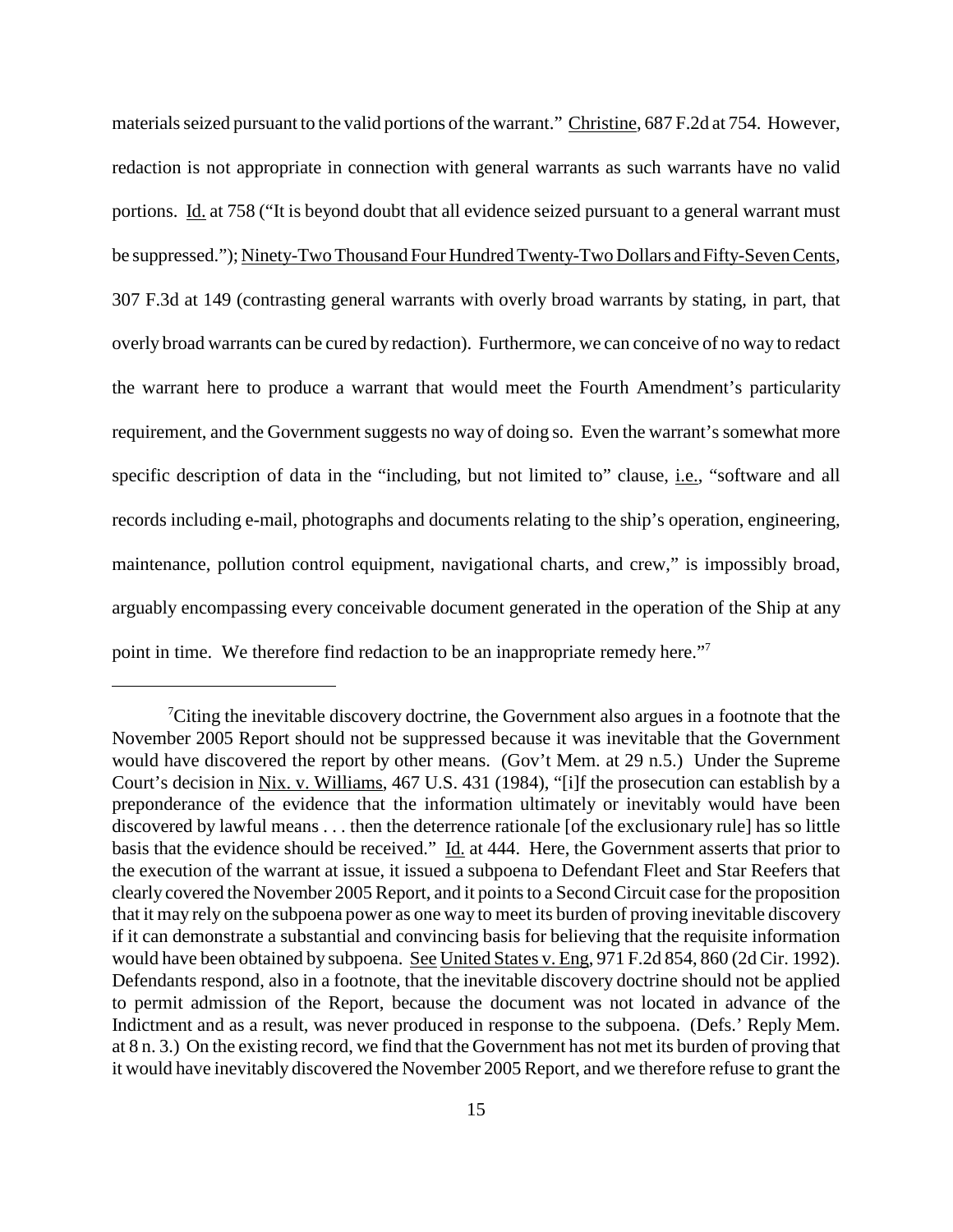## **IV. Conclusion**

We are acutely aware that the actual search the Government conducted on the three hard drives was narrower than that authorized by the warrant, and that the amount of data seized was but a small percentage of the data on the hard drives. Furthermore, although the parties have not provided us with copies of all of the data seized, we are inclined to believe that had the warrant been properlyparticularized to identify only data that the affidavit had established probable cause to seize, it may very well have authorized the seizure of at least a portion of the data that the Government seized pursuant to the general warrant. Nevertheless, the fact remains that the warrant did not even attempt to differentiate between data that there was probable cause to seize and data that was completely unrelated to any relevant criminal activity. Under these circumstances, the warrant manifested no judicial control over the search of the hard drives, but rather, left it entirely to the executing officers' discretion to determine what on the hard drives could and could not be seized. See Groh, 540 U.S. at 561 ("Even though petitioner acted with restraint in conducting the search, 'the inescapable fact is that this restraint was imposed by the agents themselves, not by a judicial officer.'" (quoting Katz v. United States, 389 U..S. 347, 356 (1967))). It thereby did nothing to prevent a general, exploratory rummaging through the Defendants' belongings, which the Fourth Amendment prohibits. Defendants' Motion to Suppress is therefore granted insofar as it seeks suppression of the evidence seized from the hard drives. $8\text{ T}$  To the extent that the motion seeks to

requested relief under the inevitable discovery doctrine at this time.

<sup>&</sup>lt;sup>8</sup>Defendants also request that the Government be required to return the mirror images of the three computer hard drives to them pursuant to Federal Rule of Criminal Procedure 41(e). However, the Government obtained the mirror images of the hard drives with Star Reefers's consent, and its retention of the mirror images in no way deprives Defendant Fleet or Star Reefers of access to the original computers for their own use. Accordingly, we defer our ruling on this issue, pending further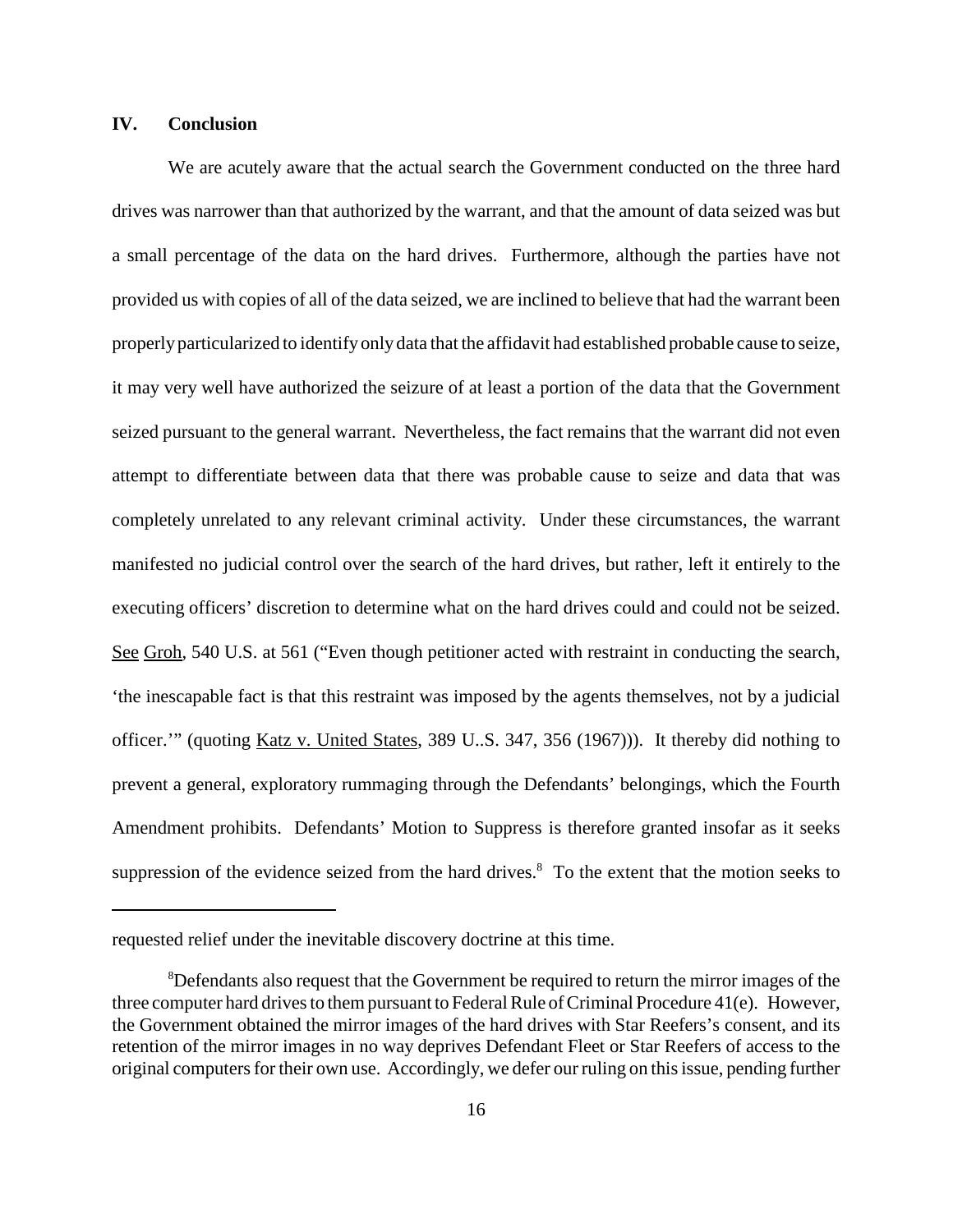prohibit Defendants from any "derivative use" of that evidence, we will await specific applications with respect to evidence that arguably constitutes a derivative use, and will address the admissibility of such evidence at that time.

An appropriate Order follows.

briefing.